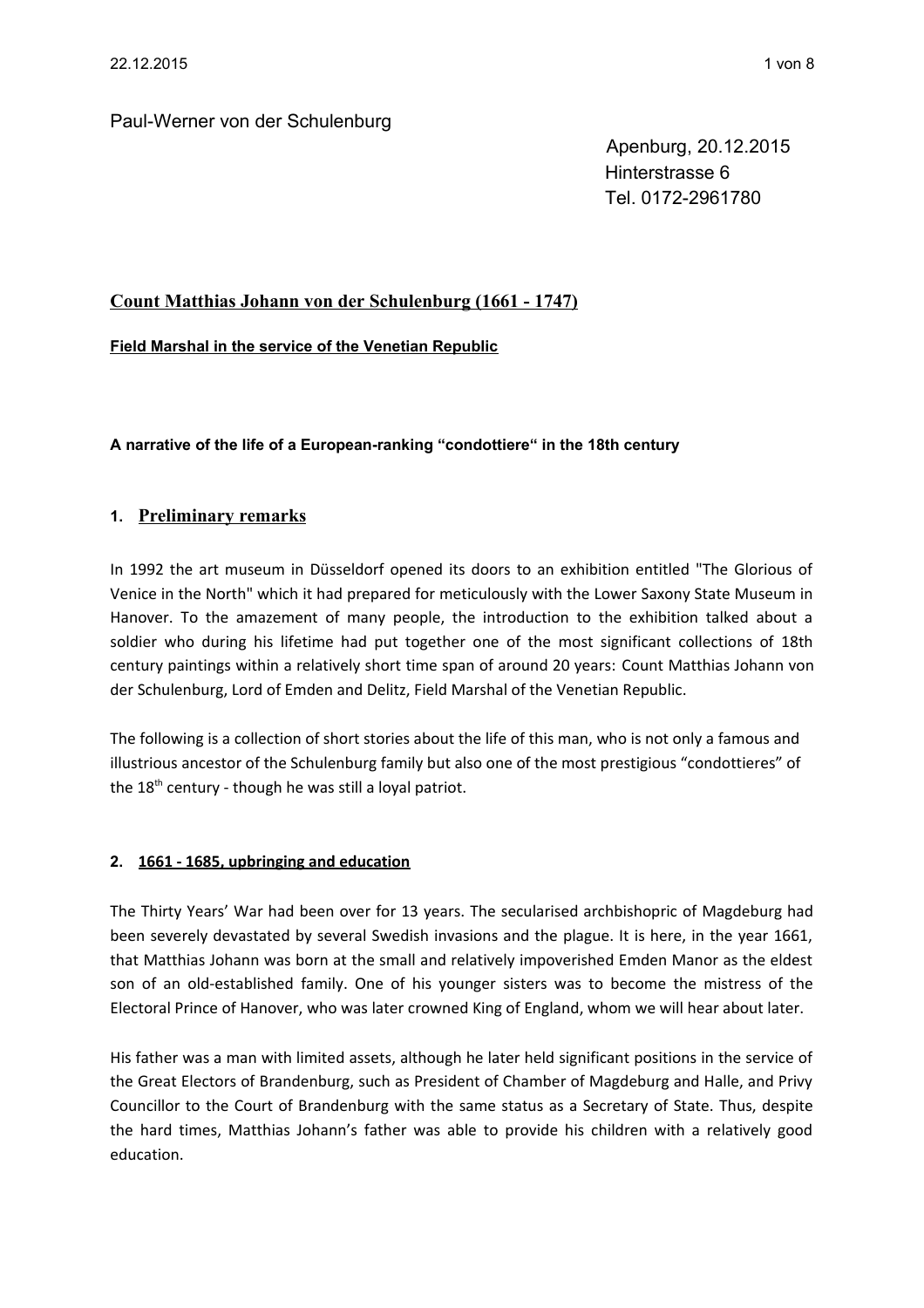Schulenburg initially received private tutoring with his younger brother. The two of them went on to attend "public" school in Magdeburg, followed by three years at Helmstedt University. Then they travelled together to Saumur, where they spent three years studying mathematics, French and Latin at the university there.

During this time, Louis XIV annexed the territories to the left of the Upper Rhine, including Strasbourg. Yet the brothers didn't see any cause to break off their studies. They also remained at university during the besieging of Vienna by the Ottoman Turks, which didn't end until the united relief army, headed by the King of Poland and subsequent national hero Johann Sobjetzki, intervened, enabling Charles V, Duke of Lorraine to win the Battle of Vienna. Instead, the brothers travelled to Paris in 1683 to "complete their formal and cultural education." Their Paris trip must have encompassed somewhat more than that, and also been very expensive, because Schulenburg was interned in Paris for three months until his younger brother had paid off their schooling debts.

When he returned from Saumur to Emden in 1684, Schulenburg had the opportunity, at Marshal Schönborn's recommendation, to see the siege of Luxembourg, a country which belonged to the Spanish Netherlands, from the French side and to look around the fortress complex after it had been stormed. Perhaps this is what first awakened his interest in warfare.

## **3. 1685 – 1697, in the service of the Brunswick-Wolfenbüttel court**

Life took a more serious turn for Schulenburg in 1685 when he became valet de chambre at the Brunswick-Wolfenbüttel court. This was the same year that Louis XIV attacked the west without any declaration of war, forcing the Germans into their first battle on two fronts because, despite their defeat in Vienna, the Ottoman Turks were certainly not interested in peace. From this time on, the war between the French and the Turks was to be an important factor in Schulenburg's life. Against his father's express wishes and without his permission, Schulenburg joined the Duke of Brunswick's army in 1686 and went on to fight for the Imperial Army in Hungary and Siebenbürgen under Charles Duke of Lorraine and Electoral Price Max Emanuel of Bavaria against the Turks. He was also involved in the storming of Belgrade in 1688.

 On the other front the Germans were forced to deal with France, because Louis XIV had incited the Palatine War as a means of asserting dubious Palatine succession claims for "madame", his sister-inlaw the famous Princess Palatine Elisabeth Charlotte, who was also known as Liselotte. Although Louis XIV was up against an alliance between the Emperor, England, the Netherlands and Spain, he was not deterred from ravaging Palatine in 1688 and destroying almost all of the fortresses on the Rhine, including Heidelberg Castle and, in the following year, the royal tombs in Speyer.

The combative French persuaded Schulenburg to return from the Balkans. Now dedicated to a military career because he enjoyed and was elated by the victories, he took his own infantry, which was part of the Imperial Army's Brunswick contingent, to the Rhine region and Flanders. On the way there, in 1689, he and his troops helped to reconquer Mainz and they were also involved in the besieging and storming of Bonn. Today we know that two other family members, who were later to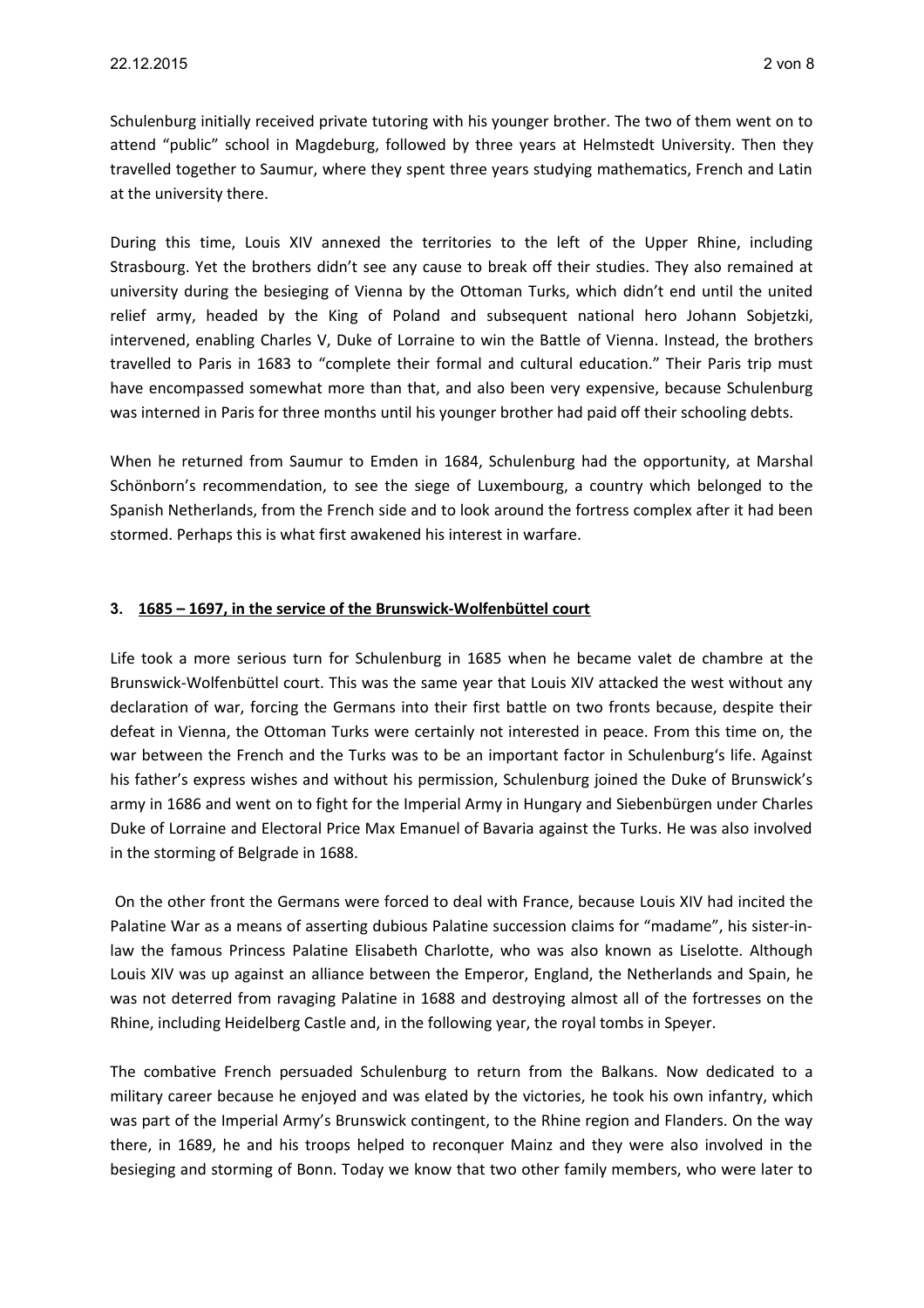become very successful, took part in the storming of what would one day be the country's capital city.

In 1690 Schulenburg was promoted to the rank of major and assigned to diplomatic missions by the Duke of Brunswick-Wolfenbüttel. One such mission was to prevent the ninth Electorship of the Holy Roman Empire being granted to the rival Duchy of Brunswick-Lüneburg, which was ruled by the House of Hanover. As we all know, he failed in this mission and electorship was granted in 1692.

In all likelihood he didn't try very hard to accomplish the mission because his sister, Ehrengard-Melusine, lady-in-waiting to the princess, was "on very good terms" with Prince George Louis of Hanover, i.e. the Brunswick-Lüneburgs. She was very dedicated to her career as mistress; after all, the hereditary prince was about to become an electoral prince, an elector, and later on King George I of England. She bore him three daughters. (Until the 20<sup>th</sup> century these women were kept in the family as their sisters' children, i.e. their nieces!) Her life's work was rewarded by the title of Imperial Princess of Eberstein. Indeed, it was probably far more pleasant to be subject to an electoral prince than a mere hereditary prince.

This failed diplomatic mission did no harm to Schulenburg because in 1693, as Colonel and Commander of the Brunswick Dragoons, he paraded the Brunswick contingent - his dragoon regiment and two infantry regiments - before King William III of England.

In 1697 - after repeated victories with his dragoons against the French - he attended the Rejswijk Peace Congress just south of Den Haag, which ended the war of Palatine succession and marked the start of peace following Louis IXV's first defeat. At this congress he was persuaded by Count Tarin-Imperiali, the envoy of the Duke of Savoy, to enter into Savoy's service because peace now finally prevailed in the west and he seemed to still have an appetite for military action.

# **4. 1697 - 1701, service in the Duke of Savoy's army, Turin**

36-year-old General Major Schulenburg was given command of a German infantry regiment to take to Piemont and fight the Waldensian rebels, a religious movement founded in the 12th century by the merchant Petrus Waldus in Lyon. It ended in a bloody victory in 1699. In Schulenburg's defence, the battle didn't occur due to a religious dispute, but due to the Waldesian rebel's refusal to pay salt tax, which the Duke of Savoy in Turin could not afford to ignore.

Now we have to take a brief look at a man who played a very important role in Schulenburg's life. Prince Eugene of Savoy.

Mazarin's nephew, the highest-ranking minister at the French court, was denied the chance to serve in the French army by Louis XIV because of his small stature. So he entered into imperial service where, in 1697 at the age of 34, he was appointed to the position of Commander-in-Chief of the Imperial Army, a position that continued to hold until his death in 1736.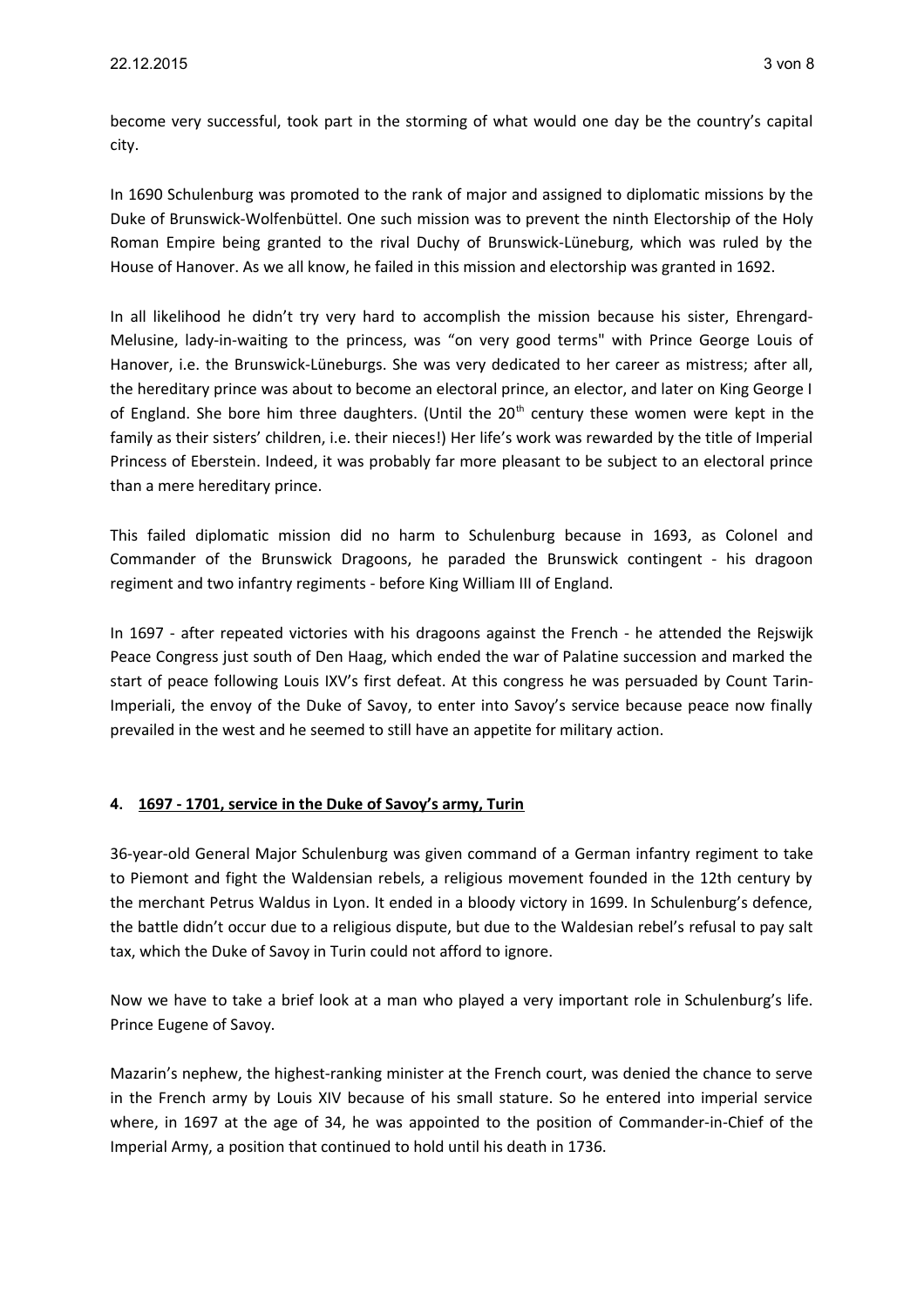The first meeting between the two men wasn't exactly cordial. Victor Amadeus, Duke of Savoy, had switched allegiance from the Emperor to France, which is why Schulenburg found himself at the Battle of Chiari in northern Italy in 1701, serving in Savoy's army with his German infantry and fighting for the French King Louis **XIV** in the war of Spanish succession against the Austrian, i.e. the German army under Prince Eugene. Defeated and severely wounded, he left Savoy's services and went off to lick his wounds. However, he did ensure before his departure that his cousin Levin Friedrich replaced him as Commander-in-Chief of the Schulenburg regiment in Savoy's army in 1702.

Schulenburg sought a position in the Imperial Army. He was unsuccessful, however, because it already had Prince Eugene.

## **5. Electoral Saxonian and Royal Polish service**

So Schulenburg served as a Lieutenant-General in the Saxonian-Polish army and fought for August the Strong against 20-year-old Charles XII of Sweden, who had unleashed the Great Northern War in north-eastern Europe. Initially, under Commander Steinau, he led the Saxonian Army into battle on Polish territory on several occasions. But he was not happy about his commander's strategy and, in the Battle of Klissow, the Saxons were defeated.

The King of Poland wasn't especially angry with Schulenburg. Instead, he appointed him as Commander-in-Chief of the Saxonian-Polish relief army fighting the French and Bavarians for the Emperor in 1702. In 1703 he and 8,000 soldiers again fought for the Imperial Army under Austrian Count Styrum on southern German battlefields and in Höchstadt they were defeated by the united French and Bavarian armies - we're still in the war of Spanish succession - which were under the command of Electoral Prince Max Emanuel of Bavaria. (Schulenburg had served under Max Emanuel 16 years previously in the Balkans, including the storming of Belgrade!). Here, again, he was unhappy with his Commander-in-Chief's strategy and wrote to inform King August the Strong and Prince Eugene, who had defeated him three years previously in northern Italy, of his concerns. It seems this was a good idea because he suffered no negative consequences as a result of this further defeat. August the Strong ordered the relief army to return from southern Germany in 1704 for a different reason - he wanted to send it to fight against the Swedes in Poland. As a result of that, Schulenburg missed the second Battle of Höchstadt where Prince Eugene and the Duke of Marlborough gave an impressive demonstration of how to defeat the French and the Bavarians. However, he wouldn't have had much time to be despondent about missing the battle because he was busy with his war efforts in Poland. When he arrived there he encountered the victory-drunk Swedes and a completely demoralised and demotivated Saxonian-Polish army. After an unsuccessful advance against the city of Posen, he managed to orchestrate a retreat across the river Oder to the west with relatively few casualties, receiving numerous letters of congratulations, one of them from Prince Eugene, for his efforts. At the end of 1704 there was another battle with Charles XII's far inferior army, yet Schulenburg was almost defeated again when Charles XII suddenly surrendered! August the Strong appointed 43-year-old Schulenburg as General of the Infantry and put him in command of the Saxonian infantry, since his predecessor Steinau had gone into service with the Venetian Republic. He wasn't the only Saxonian commander to leave for Venice during that time.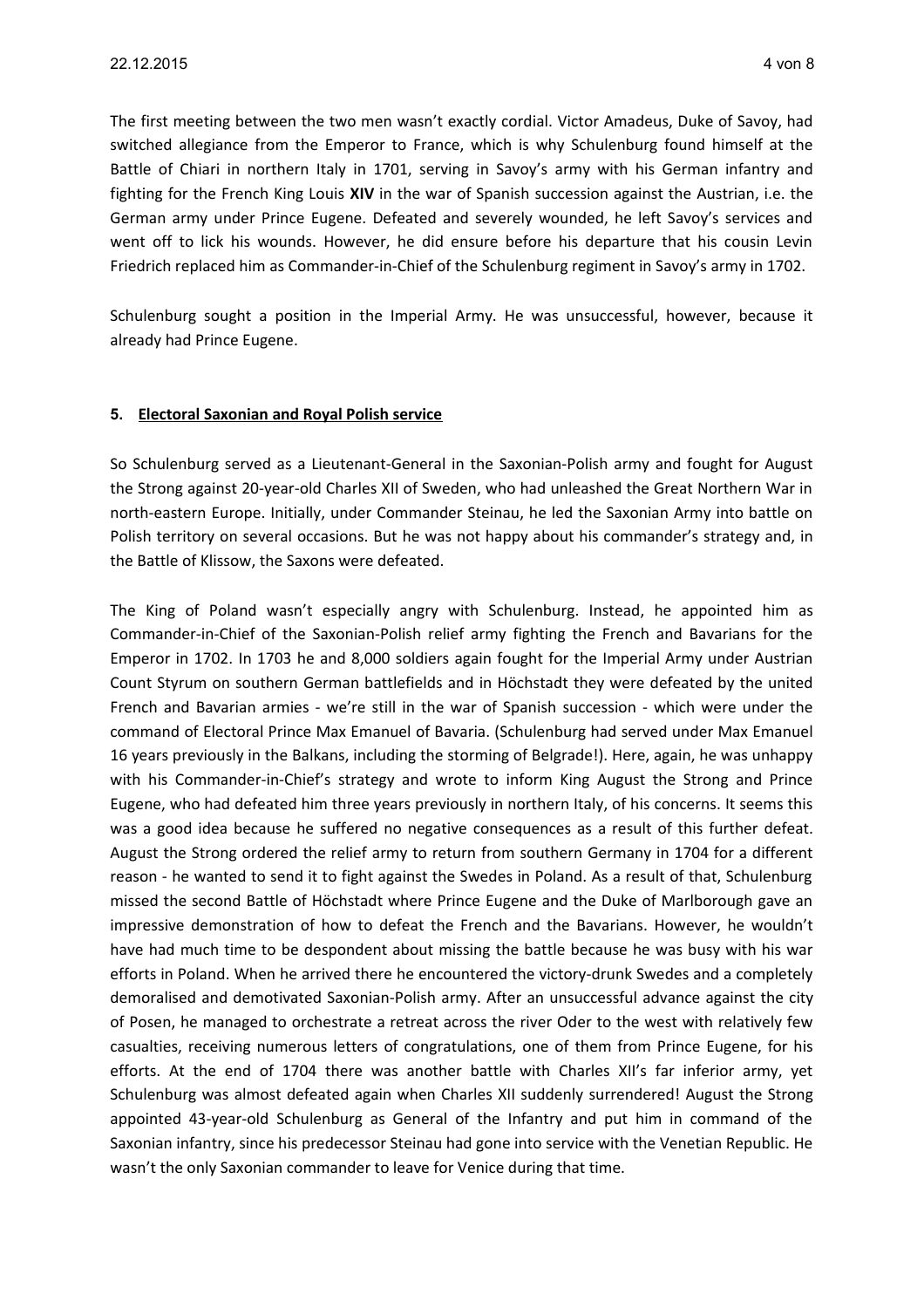Schulenburg also had a combative nature. He and his comrade, Commander-in-Chief of the Saxonian Cavalry, Count Flemming, got into a dispute that led to a duel between them, as was customary at that time, though they never resolved their differences. But we cannot hold it against them because the cavalry and infantry have always had their differences, and they wouldn't have been resolved by this duel.

The Swedes refused to give up. They wanted to drive August the Strong, the despised convert, out of Poland, which they managed to do at the Battle of Fraustadt under their Commander Rhenskjöld. Despite being twice as strong as the Swedish army, the Saxonians suffered a devastating defeat.

 Wounded, Schulenburg left the battlefield and initiated an inquiry into himself, stating: "The army has not done its work". He was fully rehabilitated and appointed as Commander-in-Chief of all the troops remaining in Saxony. He retreated from the Swedes to Thuringia and handed his soldiers over to the Imperial Army and Price Eugene. The Treaty of Altranstedt led to the collapse of the electoral system in Saxony. August the Strong had to renounce the Polish crown in 1706, though he regained it with Russia's help three years later. The Swedish army occupied Saxony and the Swedish king took up residence in Meißen. Schulenburg regularly dined with the King of Sweden, though it did not stop him from hatching out a detailed plan which he presented to his rulers, setting out how he could kidnap the King of Sweden at night with a few dragoons and force the Swedish army to retreat from Saxony under threat of their king being handed to the Czars in Moscow. But August the Strong wouldn't agree to his cousin being disposed of in that way (the two monarchs' mothers were both the king of Denmark's daughters).

Schulenburg went travelling, first visiting the Electoral Prince of Hanover to thank him for his offer of sanctuary in the case the rumours that he was to be court martialled in Saxony because of the defeat in Fraustadt were true. The offer was probably made for family reasons. I'm assuming that Schulenburg's sister Ehrengard-Melusine had whispered the idea to the prince at an appropriate moment. And she wouldn't have had much trouble persuading him because the Hanoverian prince was keen to acquire a higher social status, so he probably wasn't particularly unhappy about the bankruptcy of the Baroque womanisers in Dresden.

Schulenburg spent the next years in Flanders with Prince Eugene and the Duke of Marlborough. There were a number of decisive battles during that period in which he initially merely acted as advisor. But the people in charge didn't want to entirely dispense with his talent, so he was appointed as Commander-in-Chief of the Saxonian troops in the Imperial Army, and he led 40 of Prince Eugene's infantry battalions into battle at the famous Battle of Malplaquet - where, finally, he won a victory!

Although Louis XIV was weary of war, the war of Spanish succession continued with the occupation of Flanders and troop movements there, without any decision being made.

This must have been a very unsatisfactory period for Schulenburg, particularly when the reinstated King of Saxony appointed Count Flemming as the Commander-in-Chief of the Saxon troops. Schulenburg decided he couldn't possibly serve under this unpopular cavalryman and his duelling opponent. So he left the service of the Saxonian-Polish army and was given 12,000 Reichstalers as a gift of favour from August the Strong.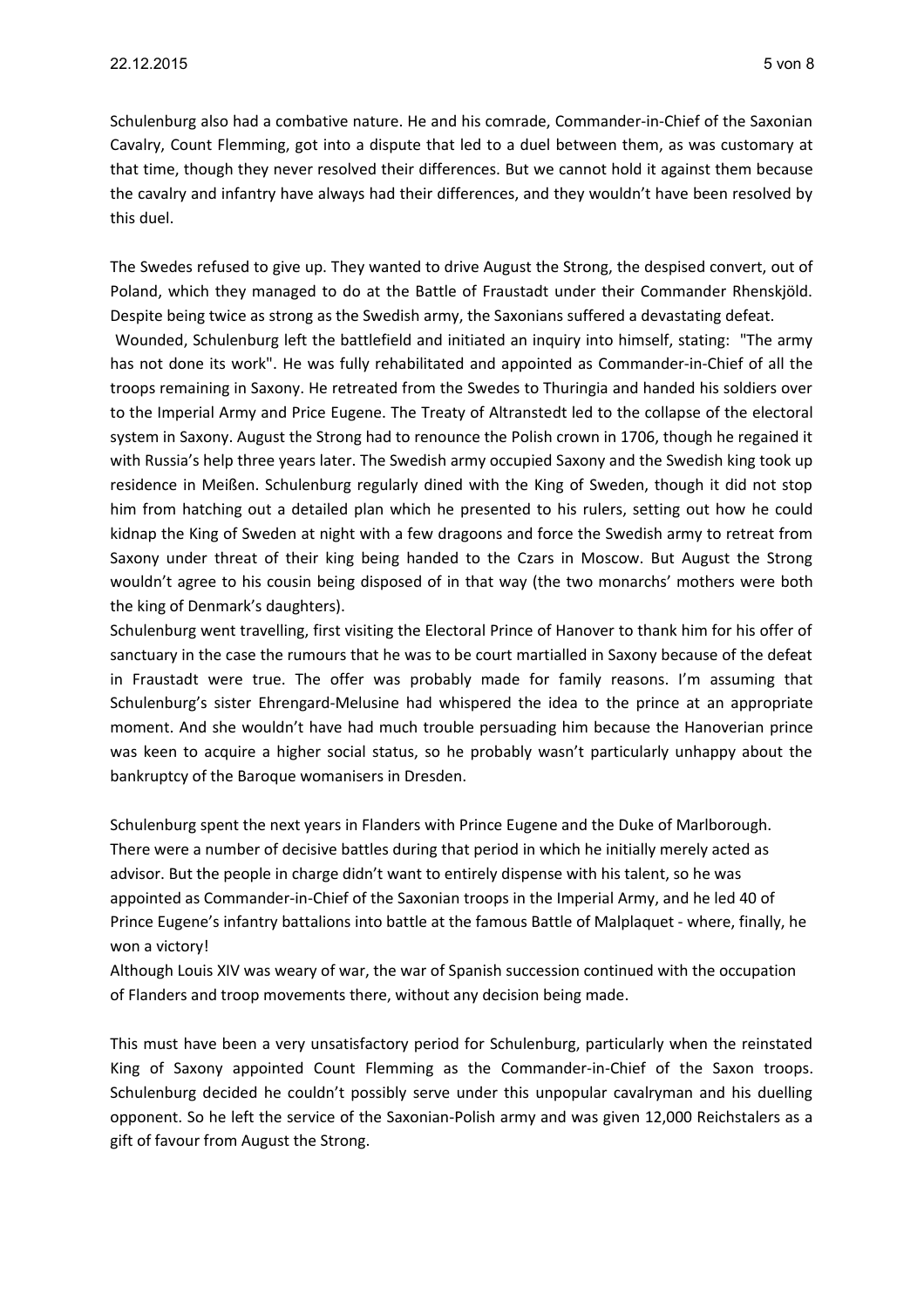### **6. 1711 - 1715, a jobless period**

Schulenburg began his search for a new job in various European capitals. He negotiated with the Imperial Court - but without success. He attended the crowning of the emperor in Frankfurt in 1712, then travelled back to Vienna, Flanders and the French border posts where the French welcomed him as a respected commander and willingly showed them their border fortifications. Then he travelled on to Den Haag and London. There, too, his negotiations were unsuccessful. On the contrary, his presence there was misconstrued because he joined the Tory party and Marlborough had to bail him out! Although Händel was in London and Hanoverian King George I and his mistress Ehrengard-Melusine von der Schulenburg had not yet arrived, Schulenburg moved back to his estates. He was visited there on many occasions by Gottfried Leibniz (1646 - 1716), who is considered to be the last universal scholar. However, Leibniz had contacts with 1,000 contemporaries, so his friendship with Matthias Johann cannot exactly be called exclusive! Schulenburg regularly visited Vienna. On one of these trips, the now 52-year-old count requested Prince Eugene to arrange for him to enter the imperial service. The prince politely refused, probably because he didn't want a rival working under his own flag, which is understandable when you consider the present-day political scene.

With an entire curriculum vitae indicating his objective of serving under the Emperor, he welcomed the offer that came from the Venetian envoy in Vienna in November 1714 for him to step in as the successor to his former Saxonian-Polish Commander-in-Chief, Steinau, in the Venetian service. The Venetian Republic was at war with the Ottoman Turks and had suffered a several defeats on land and, especially, at sea. The negotiations with Schulenburg were lengthy because the Venetian Republic was reluctant to accept his terms. However, it must have recognised Schulenburg's market value as being high, a poker move that proved later to be extremely insightful. Where else would an elderly strategist have found a position in Europe? Although wars were smouldering everywhere, there were very few positions for a strategist such as Schulenburg at that time. It was not until Venice had been repeatedly defeated by the Turks and Prince Eugene intervened that an agreement was reached. Schulenburg entered into the Venetian Republic's service on 15 October 1715 for an annual salary of 10,000 Venetian zecchinis as Marshal of the Venetian Land Forces, initially for three years.

On the previous day he himself with his sisters and brothers, were made counts and countesses of the Holy Roman Empire by the Emperor Charles VI. That must have been a happy time for the Emperor, because his major adversary Louis XIV had died six weeks previously.

#### **7. 1715 - 1747, in the service of the Venetian Republic**

Schulenburg went to Venice, where he was ceremoniously presented to the Senate and the Doges, but quickly ended his ceremonial lifestyle to focus on war as a result of a new threat from the Turks. He demanded that the Venetian land forces should be increased in number from 18,000 to 40,000 and that defence efforts should initially centre around the island of Corfu, which belonged to Venice at that time, to protect the Adriatic from a Turkish invasion. He got into his first disagreements with the political leaders - and there was the usual conflict between politics and the military. He travelled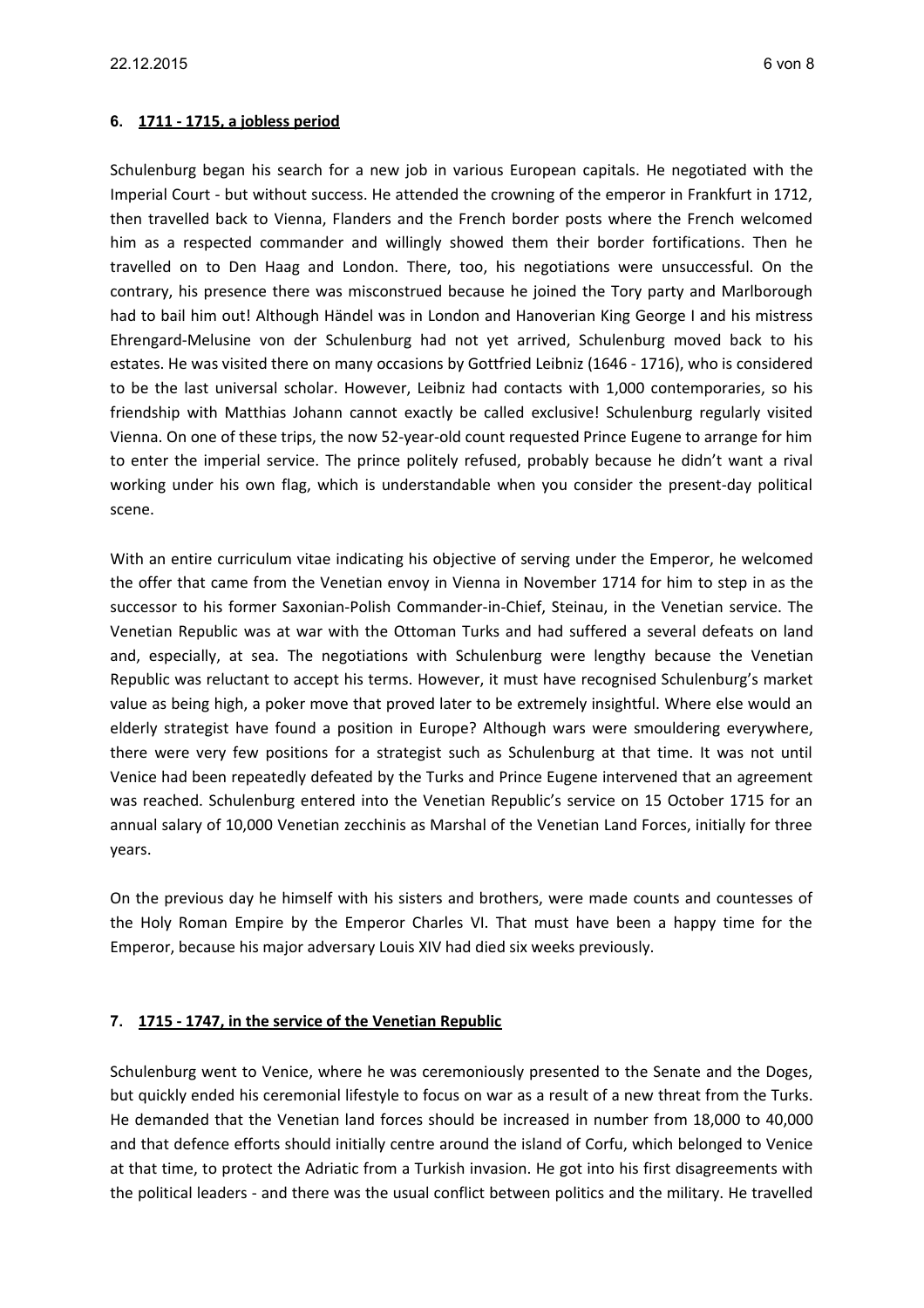to Corfu, where he encountered disillusioned troops and barely defendable fortifications. During the following six months he managed to boost troop morale and improve the fortifications, though it was a difficult task in light of the lack of skilled workers.

The battle with the far superior Ottoman Turks began in mid-July and ended on 21 August 1716. The fortunes of that war were shaky and threatening to turn against the Venetians. Despite enormous efforts on the part of Schulenburg, the losses were relatively high. On 14 August, eight English cargo vessels with 1,500 men arrived as reinforcements. Evidently Schulenburg's sister Ehrengard-Melusine, had again used "pillow talk" to persuade the English king to help out her brother. Their defences stabilised over the next few days, the English made a sally and Schulenburg personally joined his troops in six counter attacks. As a result, the Turks lost 5,000 of their 16,000 troops and a miracle happened! The artillery fire fell silent on the night of 21 August. Everyone believed that the Turks were going to launch their decisive attack. Venetian reconnaissance patrols cautiously inspected the deserted Turkish outposts. On 22 August, Schulenburg realised that the Turks had made a hasty retreat from the island. After a 45-day siege, the Turks had lost 8,000 men and the Venetians had lost 1,500. From then on, Schulenburg was known as the Victor of Corfu.

Naturally, we have to ask ourselves why the Turks suddenly fled from Corfu. It cannot have only been for the reason that the Venetians under Schulenburg's command hat fought bravely, or that most of the Turkish fleet had been destroyed in a storm. The fact that the English king had provided assistance wasn't the main reason either. The real reason was probably that two weeks previously, Prince Eugene had won a decisive battle against the main Turkish army in the Balkans at Peterwardein. Europe celebrated. So Schulenburg's success was overshadowed by Prince Eugene's.

He nevertheless received numerous congratulations and his annual salary was increased by 50% to 15,000 Venetian zecchinis, plus a an honorary sword worth 8,000 ducats. The Senate decided to have a statue made in his honour by a Venetian artist and it was erected on Corfu during Schulenburg's lifetime.

He spent the next two years on the Dalmatian coast smoking out pirate nests. He also dedicated himself to improving defences in Dalmatia and Albania, which belonged to Venice at the time, and to the organisation of the Venetian army. And he spent 15 years building the Corfu fortress into one of Europe's strongest fortresses.

However, his active career was over. In the following 31 years of his life, all spent in Venetian service, he pursued a very modern objective: the use of military strength as a deterrent to ensure the safety of the Venetian Republic. He travelled to Berlin and England, where he met his sister Ehrengard-Melusine in 1726 and probably also Voltaire, who had arrived in England in the same year after two terms of imprisonment. Honours were lavished upon him everywhere he went. The Prussian king gave him the Order of the Black Eagle.

72-year-old Schulenburg had intended to retire in October 1733, when the war between the Kingdom of Sardinia and Austria broke out. He set up headquarters in Verona. Although he kept Venice out of the war, he was unable to prevent some Venetian territories being destroyed by French-Sardinian troops.